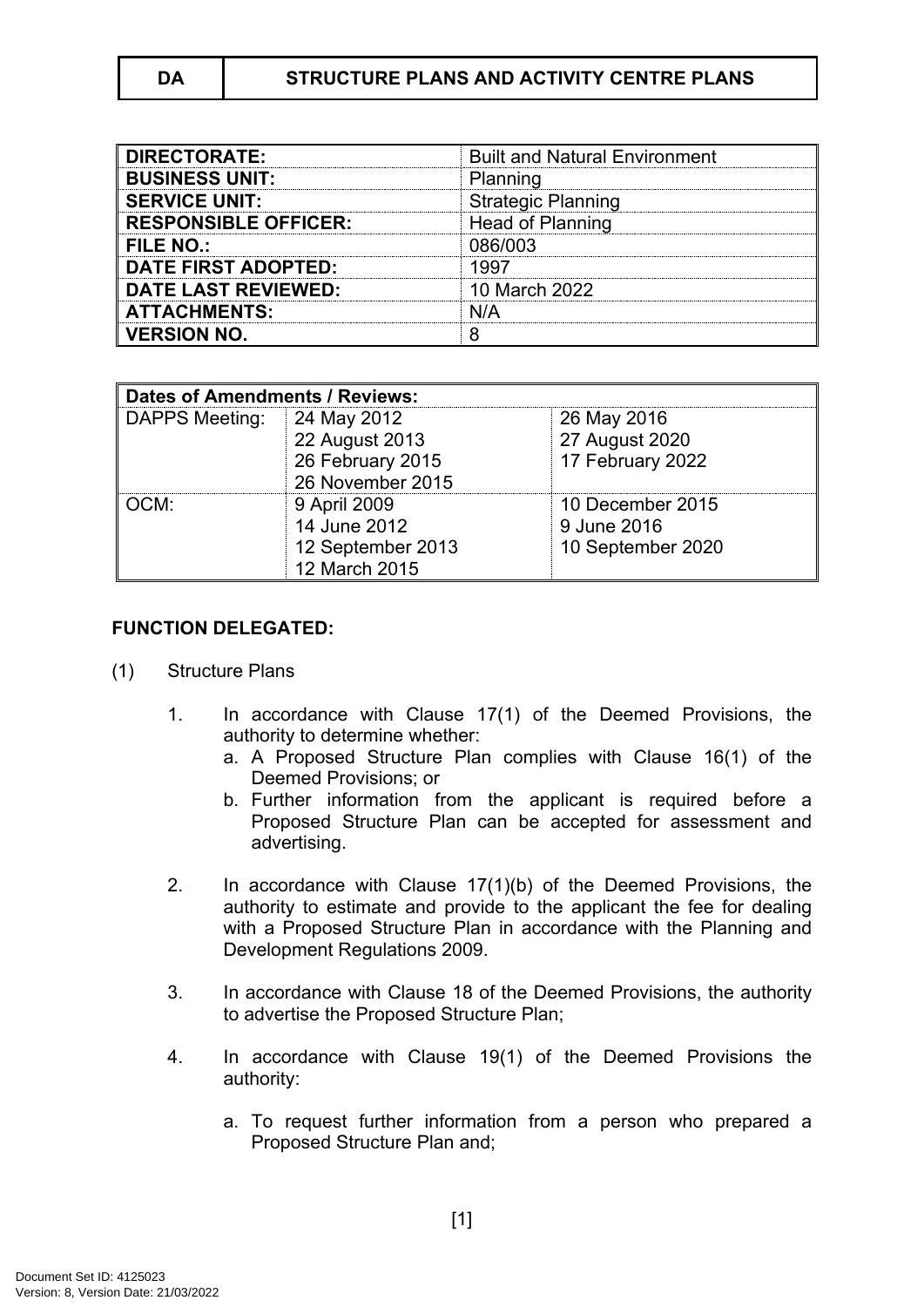- b. To advertise any modifications proposed to a Proposed Structure Plan to address issues raised in submissions.
- 5. In accordance with Clause 29(3) of the Deemed Provisions, the authority to decide not to advertise an amendment to a Structure Plan if, in the opinion of the officer, the amendment is of a minor nature.
- 6. In accordance with Clause 20(1) of the Deemed Provisions, the authority to prepare a report on an amendment to a Structure Plan, where the amendment is considered to be minor in nature, and to submit this directly to the Commission.
- (2) Activity Centre Plans
	- 1. In accordance with Clause 33(1) of the Deemed Provisions, the authority to determine whether:
		- a. A Proposed Activity Centre Plan complies with Clause 32(1) of the Deemed Provisions; or
		- b. Further information from the applicant is required before a Proposed Activity Centre Plan can be accepted for assessment and advertising.
	- 2. In accordance with Clause 33(1)(b) of the Deemed Provisions, the authority to estimate and provide to the applicant the fee for dealing with a Proposed Activity Centre Plan in accordance with the Planning and Development Regulations 2009.
	- 3. In accordance with Clause 34 of the Deemed Provisions, the authority to advertise the Proposed Activity Centre Plan;
	- 4. In accordance with Clause 35(1) of the Deemed Provisions the authority:
		- a. To request further information from a person who prepared a Proposed Activity Centre Plan and;
		- b. To advertise any modifications proposed to a Proposed Activity Centre Plan to address issues raised in submissions.
	- 5. In accordance with Clause 45(3), the authority to decide not to advertise an amendment to an Activity Centre Plan if, in the opinion of the officer, the amendment is of a minor nature.
	- 6. In accordance with Clause 36(1) of the Deemed Provisions, the authority to prepare a report on an amendment to an Activity Centre Plan, where the amendment is considered to be minor in nature, and to submit this directly to the Commission.